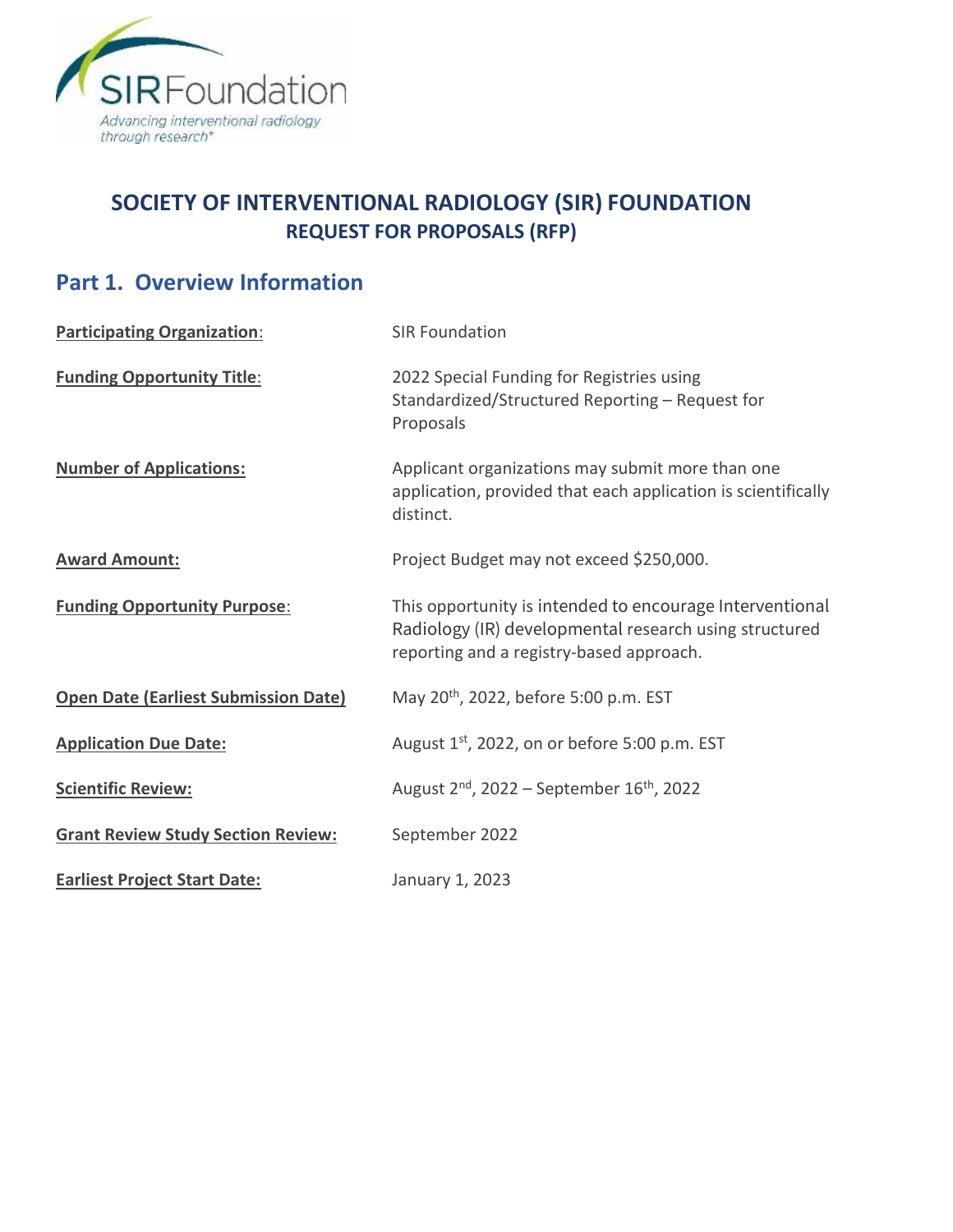

#### **Part 2. Full Text of Announcement**

#### **Section l. Funding Opportunity Description**

SIR and SIR Foundation believe in promoting a culture of inclusion and strengthening the specialty of interventional radiology (IR) through different perspectives.

SIR Foundation supports research in interventional radiology and benefits researchers at all levels, from graduate students to established practitioners. The emergence of interventional radiology as a medical specialty over the past four decades has changed the face of modern medicine. Developing new devices, better medications, and improved procedures is the process of innovating and research is key to innovation. Fostering research that leads to improved patient care and quality of life is essential to perpetuating the future of this innovative specialty and is the mission of this organization. The Society of Interventional Radiology (SIR) Foundation is dedicated to fostering research in IR for the purposes of advancing scientific knowledge, increasing the number of skilled investigators and developing innovative therapies that lead to improved patient care and quality of life. SIR Foundation is a 501 (c)(3) charitable organization. Our work is not funded through SIR or SIR membership dues.

Successful applications for this opportunity must include a registry-based research design using standardized procedure reporting (structured reporting) with at least 3 separate institutions contributing data. Costs incurred by respondents for the preparation of a proposal and the negotiation of contract are not reimbursable. SIR Foundation is not bound to accept any of the proposals submitted. SIR Foundation reserves the right to accept or reject any offers of proposal without further discussion.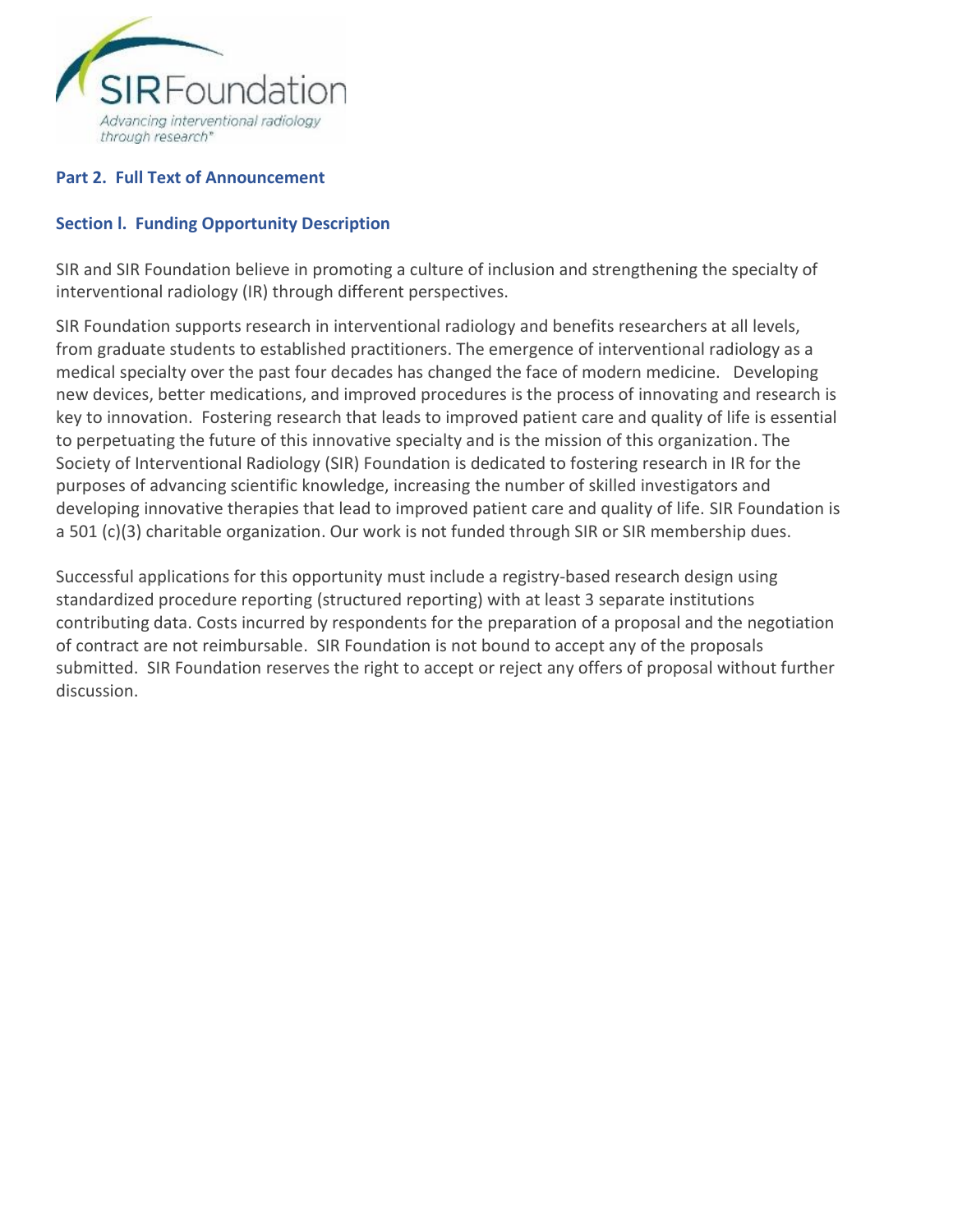

#### **Table of Contents**

[Part 1. Overview Information](https://grants.nih.gov/grants/guide/pa-files/PA-20-195.html#_Part_1._Overview) [Part 2. Full Text of Announcement](https://grants.nih.gov/grants/guide/pa-files/PA-20-195.html#_Part_2._Full) Section I. [Funding Opportunity Description](https://grants.nih.gov/grants/guide/pa-files/PA-20-195.html#_Section_I._Funding) [Section II. Award Information](https://grants.nih.gov/grants/guide/pa-files/PA-20-195.html#_Section_II._Award_1) [Section III. Eligibility Information](https://grants.nih.gov/grants/guide/pa-files/PA-20-195.html#_Section_III._Eligibility) [Section IV. Application and Submission Information](https://grants.nih.gov/grants/guide/pa-files/PA-20-195.html#_Section_IV._Application_1) Content and Form of Application Submission Formatting Basics Proposal Content Clinical Trial Information Budget and Budget Justification [Section V. Application Review Information](https://grants.nih.gov/grants/guide/pa-files/PA-20-195.html#_Section_V._Application) Section VI. Award Deliverables Section VII. Appendices Appendix A. Budget Appendix B. Budget Justification

#### **Section ll. Award Information**

| <b>Funding Instrument:</b>           | All grant applications must be submitted through<br>apply.sirfoundation.org                                                                                                                                                                                                                                                                                                    |
|--------------------------------------|--------------------------------------------------------------------------------------------------------------------------------------------------------------------------------------------------------------------------------------------------------------------------------------------------------------------------------------------------------------------------------|
| <b>Clinical Trial?</b>               | Allowed                                                                                                                                                                                                                                                                                                                                                                        |
| <b>Anticipated Number of Awards:</b> | SIR Foundation will fund relevant and quality research<br>proposals based on the merit of each proposal and total<br>number of submissions during the RFP period.                                                                                                                                                                                                              |
| <b>Project Budget:</b>               | Project Budget may not exceed \$250,000                                                                                                                                                                                                                                                                                                                                        |
| <b>Award Project Period:</b>         | The total project period may not exceed 2 years; a no-cost<br>extension request may be requested for an additional<br>year.                                                                                                                                                                                                                                                    |
| <b>Research Criteria:</b>            | SIR Foundation encourages applicants to deliver high<br>impact studies of a registry-based design that can be<br>incorporated into the IR VIRTEX Registry. The successful<br>applicant will have a project that incorporates an existing<br>research registry into VIRTEX or answers a clinical research<br>question using a registry-based approach. Requirements<br>include: |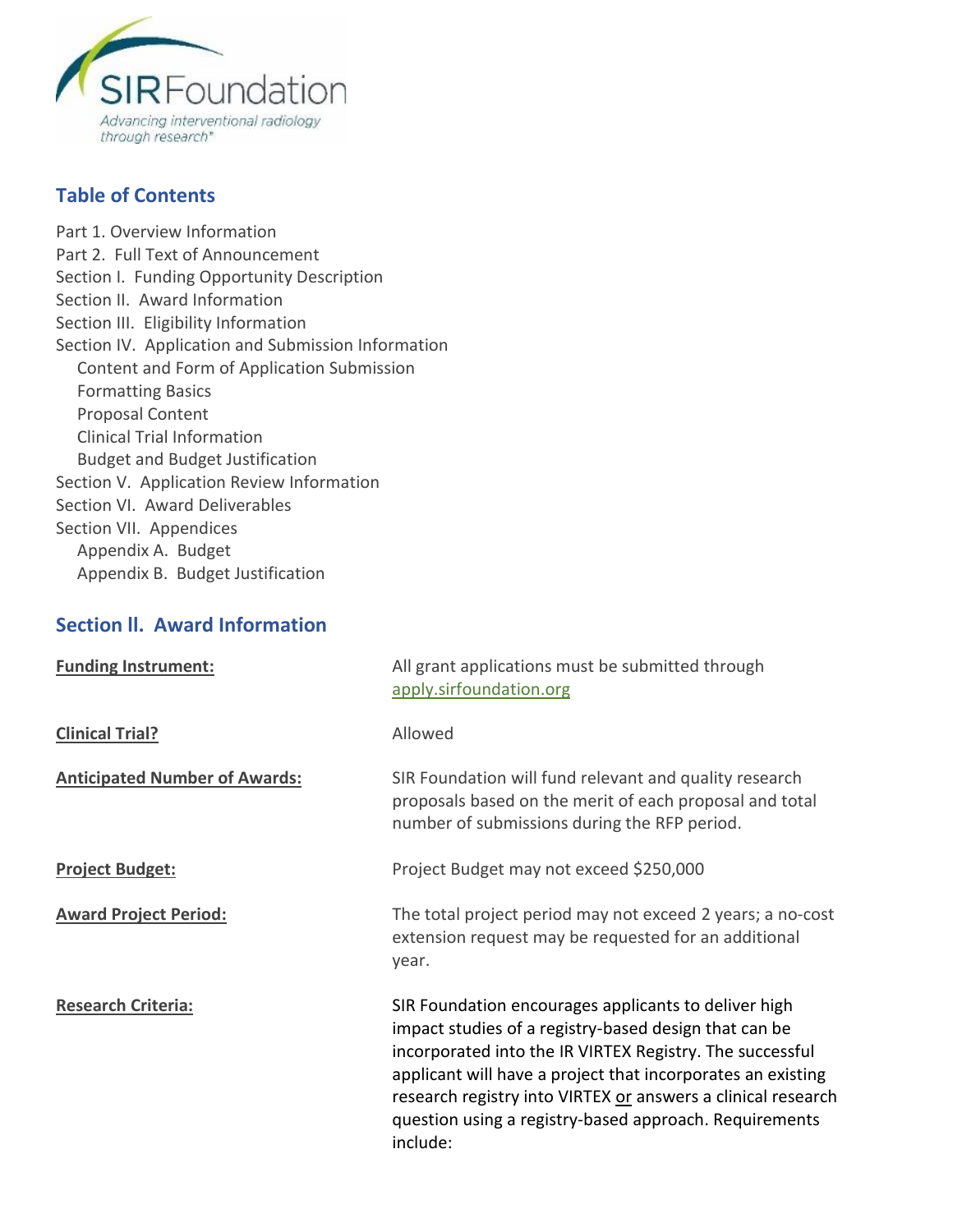

- A multi-center approach using at least 3 (5 or greater preferred) distinct institutions (at least 1 private practice site preferred)
- Use of Standardized Reports (structured reporting) for procedural data collection (use of existing SIR standardized reports or new standardized reports to be developed in conjunction with the SIR structured reporting committee)
- Plans for data submission into VIRTEX using either automated data submission or manual data entry

Projects that include the following will be viewed more favorably:

- Incorporation of 5 or more sites (total)
- Incorporation of at least one private-practice site
- Incorporation of some sites that have not begun the process of activating VIRTEX
- Incorporation of a plan to enable automated data submission
- Use of validated Patient-Reported Outcomes Surveys, standardized performance measures and/or established performance metrics
- Development and validation of IR-specific Patient-Reported Outcomes Surveys
- Focus in one of the following clinical areas:
	- o Uterine artery embolization
	- o Prostate artery embolization
	- O Joint embolization
	- o Peripheral arterial disease
	- o Venous interventions
	- o Vertebral/Skeletal interventions
	- o Stroke interventions
	- o Interventional oncology
	- O Pain interventions
	- O Palliative interventions
	- O Pediatric interventions

Please contact Dr. Matt Johnson, [matjohns@iupui.edu](mailto:matjohns@iupui.edu), or Dr. Raj Shah, [RaShah@stanfordhealthcare.org](mailto:RaShah@stanfordhealthcare.org), for any research related questions.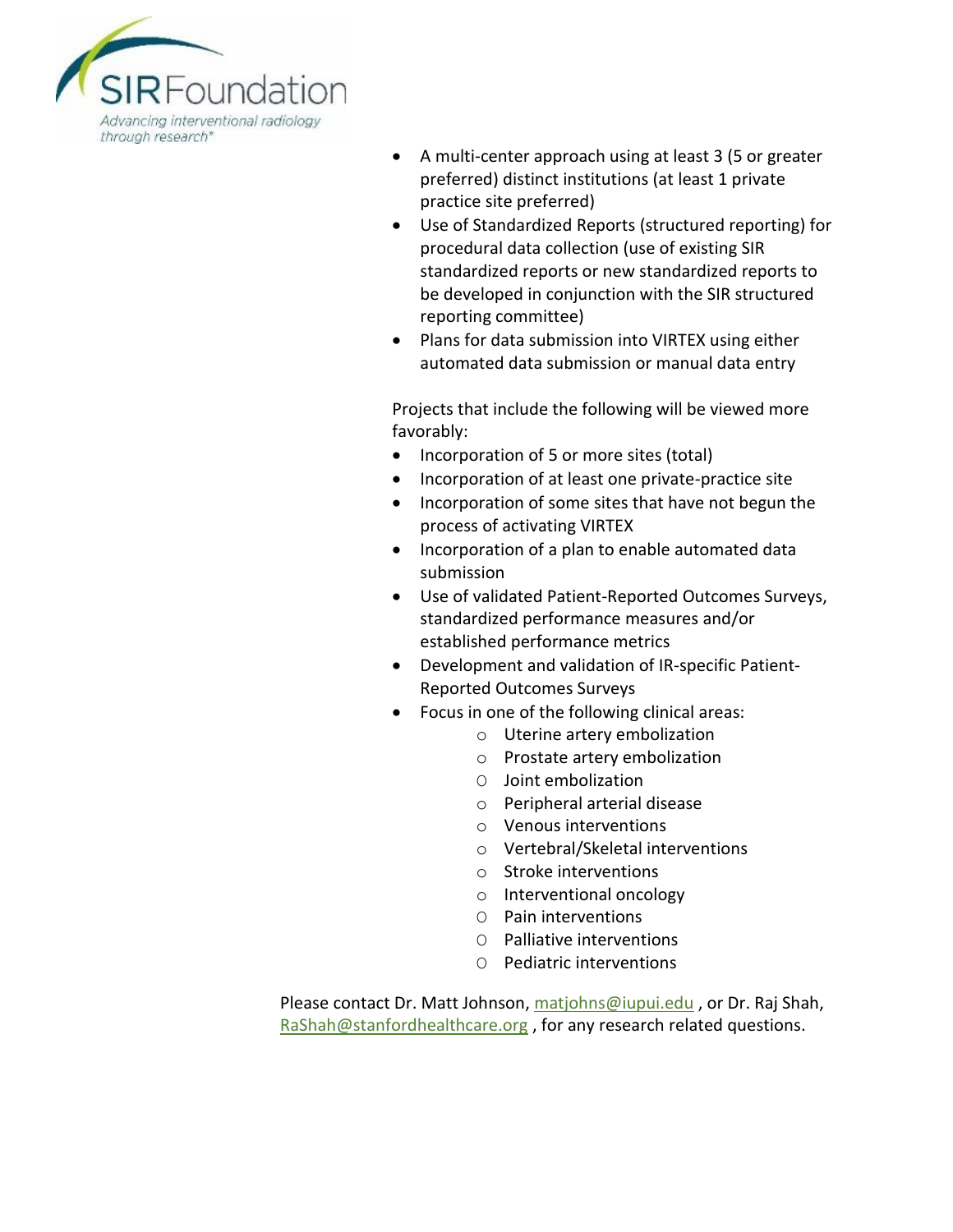

### **Section lll. Eligibility Information**

#### **1. Eligible Applicants**

- Must be an SIR member
- Eligible candidates must be full-time faculty members at an accredited educational institution in the United States. Candidate must hold an MD, DO, PhD, or equivalent degree.
- Applications will be accepted from citizens of the United States. If an applicant is at an institution in the US and is on a visa, a letter from the department chair guaranteeing completion of the project will be required.
- Collaborative funding sources (Federal, academic, corporate etc.) are encouraged, including proposals that augment onto ongoing Clinical Trials.

#### **2. Cost Sharing**

This RFP does not require cost sharing.

#### **Section IV. Application and Submission Information**

### **1. Content and Form of Application Submission**

It is critical that applicants follow the instructions in this guide. Applications that are out of compliance with these instructions may be delayed or not accepted for review.

#### **Formatting Basics**

| <b>Formatting Basics</b>                                                                         |
|--------------------------------------------------------------------------------------------------|
| Paper Size: Standard paper size (8 1/2" x 11")                                                   |
| Font Size: 11 pt or larger<br>Smaller font maybe used in figures, graphs, diagrams<br>and charts |
| Recommended Fonts: Arial, Georgia, Helvetica, Palatino<br>Linotype                               |
| No headers or footers                                                                            |
| Page numbers                                                                                     |
| Margins: Minimum of $\frac{1}{2}$ inch margin on all sides                                       |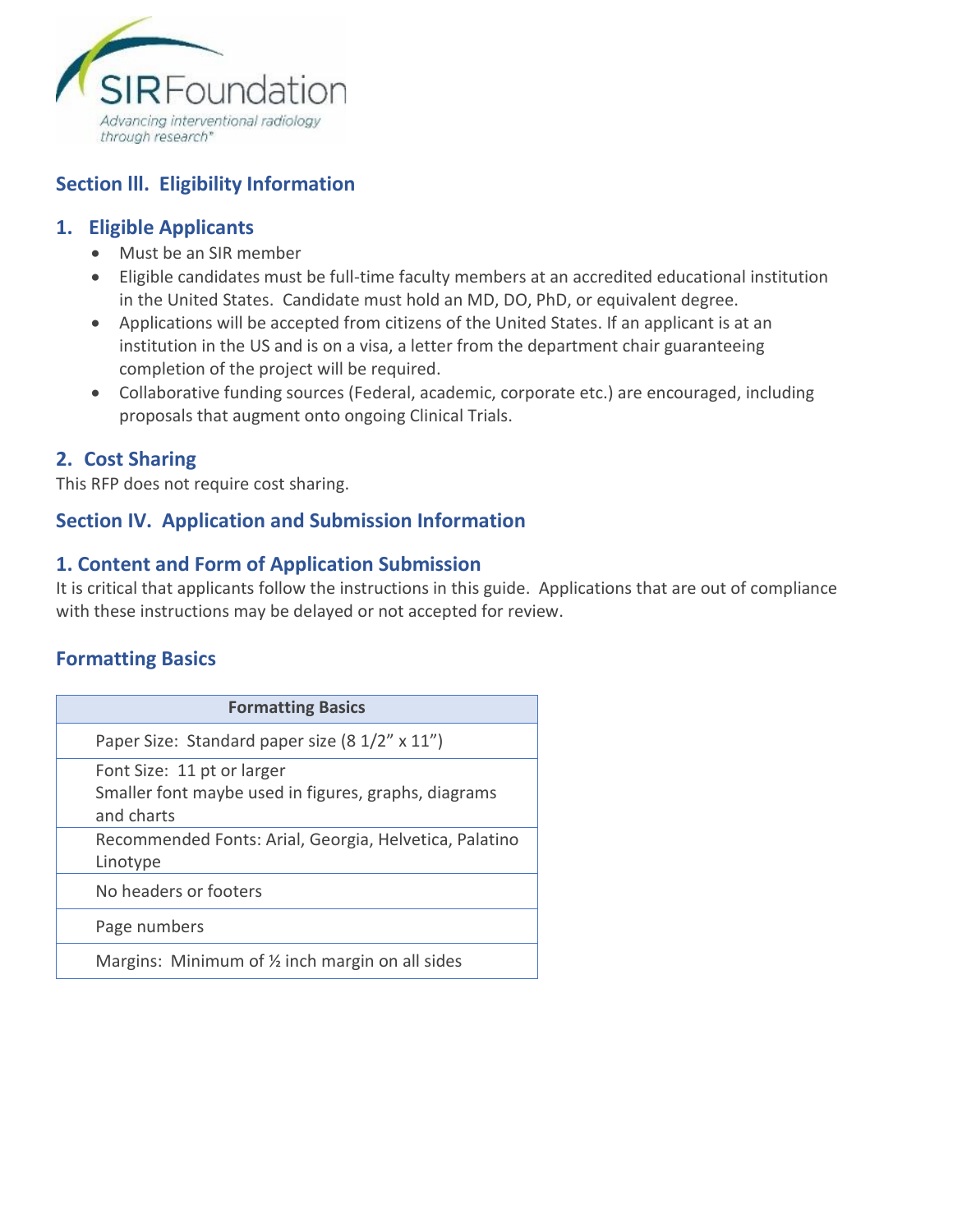

# **Proposal Component**

| <b>Section of</b><br><b>Application</b> | <b>Page Limits</b>                                              | <b>Details/Instructions</b>                                                                                                                                                                                                                                                                                                                                                                                                                                                                                                                                                                                                                                                                                                                                                                                                                                                                                                                                                                                                                                                                                                                                                                                                                                                                                                                                                                                                                                                                                                                                                      |
|-----------------------------------------|-----------------------------------------------------------------|----------------------------------------------------------------------------------------------------------------------------------------------------------------------------------------------------------------------------------------------------------------------------------------------------------------------------------------------------------------------------------------------------------------------------------------------------------------------------------------------------------------------------------------------------------------------------------------------------------------------------------------------------------------------------------------------------------------------------------------------------------------------------------------------------------------------------------------------------------------------------------------------------------------------------------------------------------------------------------------------------------------------------------------------------------------------------------------------------------------------------------------------------------------------------------------------------------------------------------------------------------------------------------------------------------------------------------------------------------------------------------------------------------------------------------------------------------------------------------------------------------------------------------------------------------------------------------|
| <b>Cover Letter</b>                     | 1 page maximum                                                  | Introduction                                                                                                                                                                                                                                                                                                                                                                                                                                                                                                                                                                                                                                                                                                                                                                                                                                                                                                                                                                                                                                                                                                                                                                                                                                                                                                                                                                                                                                                                                                                                                                     |
| <b>Project</b><br><b>Summary</b>        | 30 lines of text<br>maximum                                     | The Project Summary is meant to service as a<br>succinct and accurate description of the proposed<br>work.                                                                                                                                                                                                                                                                                                                                                                                                                                                                                                                                                                                                                                                                                                                                                                                                                                                                                                                                                                                                                                                                                                                                                                                                                                                                                                                                                                                                                                                                       |
| <b>Project</b><br><b>Narrative</b>      | 3 sentences maximum                                             | Relevance of the proposed research to IR                                                                                                                                                                                                                                                                                                                                                                                                                                                                                                                                                                                                                                                                                                                                                                                                                                                                                                                                                                                                                                                                                                                                                                                                                                                                                                                                                                                                                                                                                                                                         |
| <b>Specific Aims</b>                    | 1 page maximum                                                  | Plan to describe each aim in a separate paragraph.<br>Include a brief summary of the experimental<br>approach and anticipated outcomes for each aim                                                                                                                                                                                                                                                                                                                                                                                                                                                                                                                                                                                                                                                                                                                                                                                                                                                                                                                                                                                                                                                                                                                                                                                                                                                                                                                                                                                                                              |
| <b>Research</b><br><b>Strategy</b>      | 5-page limit<br>a. Significance<br>b. Innovation<br>c. Approach | (a) Significance - Explain the importance of the<br>problem or critical barrier to progress in<br>interventional radiology. Explain how the proposed<br>project will improve scientific knowledge, technical<br>capability, and/or clinical practice in interventional<br>radiology or other fields. Describe how the<br>concepts, methods, technologies, treatments,<br>services, or preventative interventions that drive<br>interventional radiology will be changed if the<br>proposed aims are achieved.<br>(b) Innovation - Explain how the application<br>challenges and seeks to shift current research or<br>clinical practice paradigms. Describe any novel<br>theoretical concepts, approaches or methodologies,<br>instrumentation or interventions to be developed<br>or used, and any advantage over existing<br>methodologies, instrumentation or interventions.<br>Explain any refinements, improvements, or new<br>applications of theoretical concepts, approaches or<br>methodologies, instrumentation, or interventions.<br>(c) Approach - Describe the overall strategy,<br>methodology, and analyses to be used to<br>accomplish the specific aims of the project. Include<br>how the data will be collected, analyzed, and<br>interpreted. Discuss potential problems, alternative<br>strategies, and benchmarks for success anticipated<br>to achieve the aims. If the project is in the early<br>stages of development, describe any strategy to<br>establish feasibility, and address the management<br>of any high-risk aspects of the proposed work. |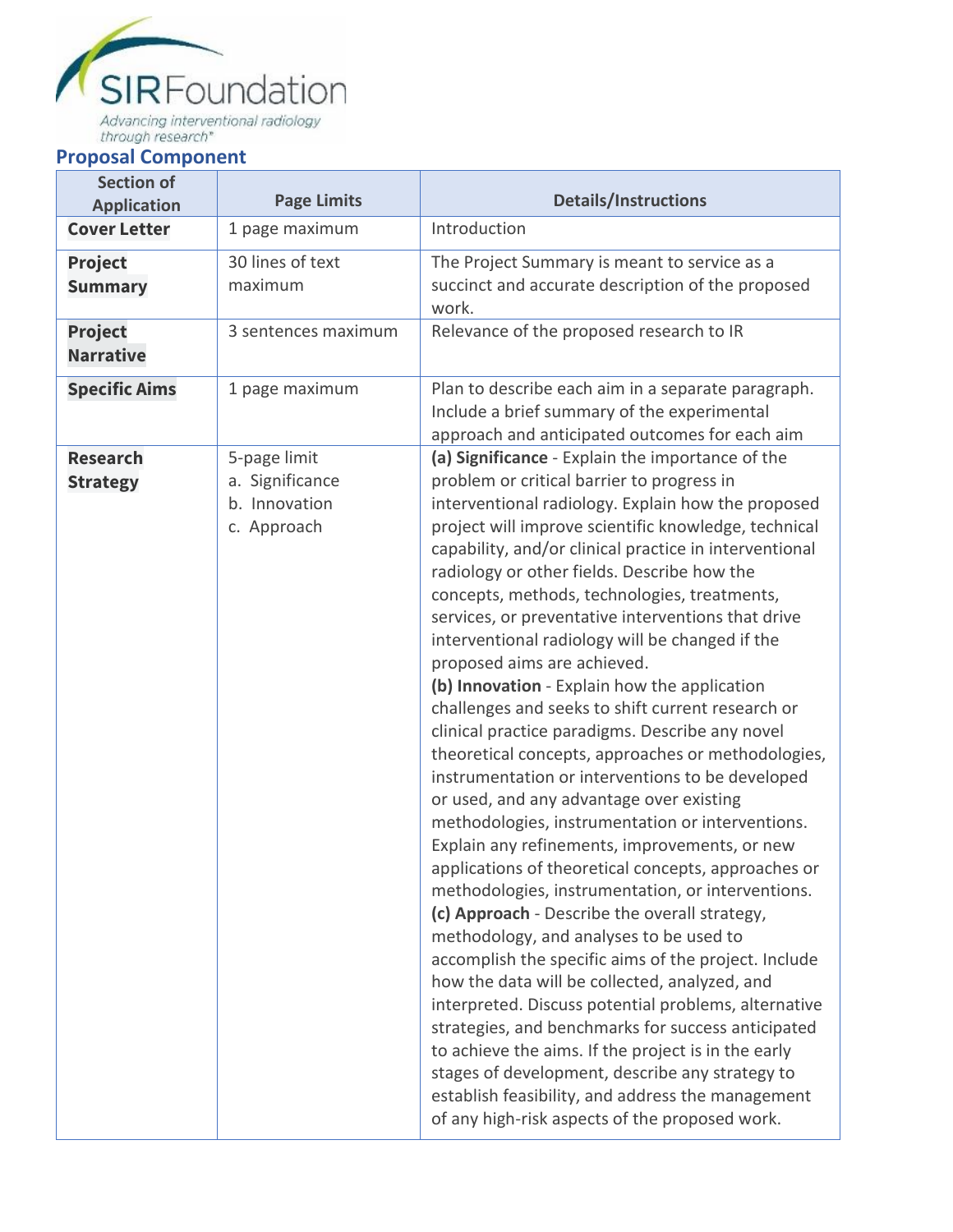

|                                                                         |                                                              | (d) Explicit timeline with milestones including<br>expectations of and plans for data upload to<br>VIRTEX.                                                                                                                                                                                                                                         |
|-------------------------------------------------------------------------|--------------------------------------------------------------|----------------------------------------------------------------------------------------------------------------------------------------------------------------------------------------------------------------------------------------------------------------------------------------------------------------------------------------------------|
| <b>Bibliography &amp;</b><br><b>References</b><br><b>Cited</b>          | None                                                         | Provide a bibliography of any references cited in the<br>Research Plan. Each reference must include the<br>names of all authors (in the same sequence in which<br>they appear in the publication), the article and<br>journal title, book title, volume number, page<br>numbers, and year of publication. Include only<br>bibliographic citations. |
| <b>Biosketch</b>                                                        | 5 pages maximum per<br>biosketch (new NIH format)            | Completed for all senior/key personnel and other<br>significant contributors<br>A. Institution and Location in reverse chronological<br>order<br><b>B.</b> Personal Statement<br><b>Positions and Honors</b><br>$\mathsf{C}$ .<br>Contributions to IR<br>D.                                                                                        |
| <b>Current &amp; Pending</b><br><b>Awards and</b><br><b>Submissions</b> | No page limit<br>Must be completed for<br>each key personnel | A. Active<br><b>B.</b> Pending<br>For each category Active (A) and Pending (B)<br>include:<br>Project Number, Source, Title of Project, Major                                                                                                                                                                                                      |
|                                                                         |                                                              | goals of project, Period of Performance, Annual<br>Direct Costs, and Effort                                                                                                                                                                                                                                                                        |

## **Clinical Trial**

## **Is your project a clinical study or clinical trial?**

Use the following four questions to determine the difference between a clinical study and a clinical trial:

- 1. Does the study involve human participants?
- 2. Are the participants prospectively assigned to an intervention?
- 3. Is the study designed to evaluate the effect of the intervention on the participants?
- 4. Is the effect being evaluated a health-related biomedical or behavioral outcome?

Note that if the answers to the 4 questions are yes, your study meets the NIH definition of a clinical trial, even if…

- You are studying healthy participants
- Your study does not have a comparison group (e.g., placebo or control)
- Your study is only designed to assess the pharmacokinetics, safety, and/or maximum tolerated dose of an investigational drug
- Your study is utilizing a behavioral intervention
- Only one aim or sub-aim of your study meets the clinical trial definition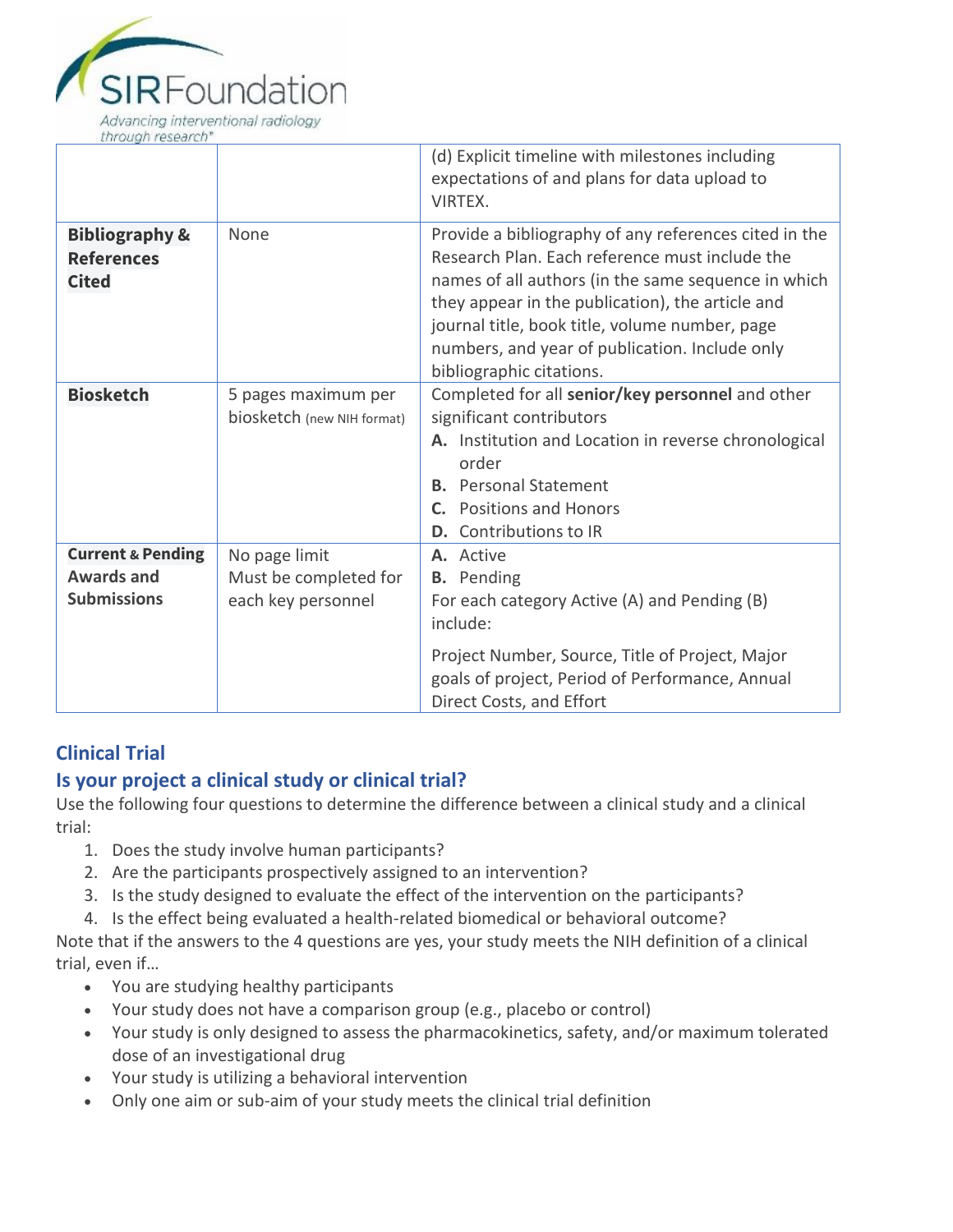

Studies intended solely to refine measures are not considered clinical trials.

Studies that involve secondary research with biological specimens or health information are not clinical trials.

| <b>Clinical Trial Documents</b>                                   |                                                                                                                                                                  |  |
|-------------------------------------------------------------------|------------------------------------------------------------------------------------------------------------------------------------------------------------------|--|
| <b>Protection of Human Subjects - IRB</b><br><b>Approvals</b>     | Attach plan                                                                                                                                                      |  |
| <b>Multi-site study?</b>                                          | Yes/No                                                                                                                                                           |  |
| Plan / timeline for data sharing and<br>data upload into VIRTEX   | Upload timeline with project milestones                                                                                                                          |  |
| <b>Structure of Study Team</b>                                    | Upload investigator organizational chart                                                                                                                         |  |
| <b>Protocol Synopsis</b>                                          | Primary purpose<br>Intervention type/description<br><b>Study Phase</b><br><b>Intervention Model</b><br>Masking<br>Is the study randomized or non-<br>randomized? |  |
| <b>Approved Institutional Review</b><br><b>Board IRB Protocol</b> | Provide if awarded                                                                                                                                               |  |

| <b>Budget Documents</b>               |            |  |
|---------------------------------------|------------|--|
| <b>Detailed</b><br><b>Budget</b>      | Appendix A |  |
| <b>Budget</b><br><b>Justification</b> | Appendix B |  |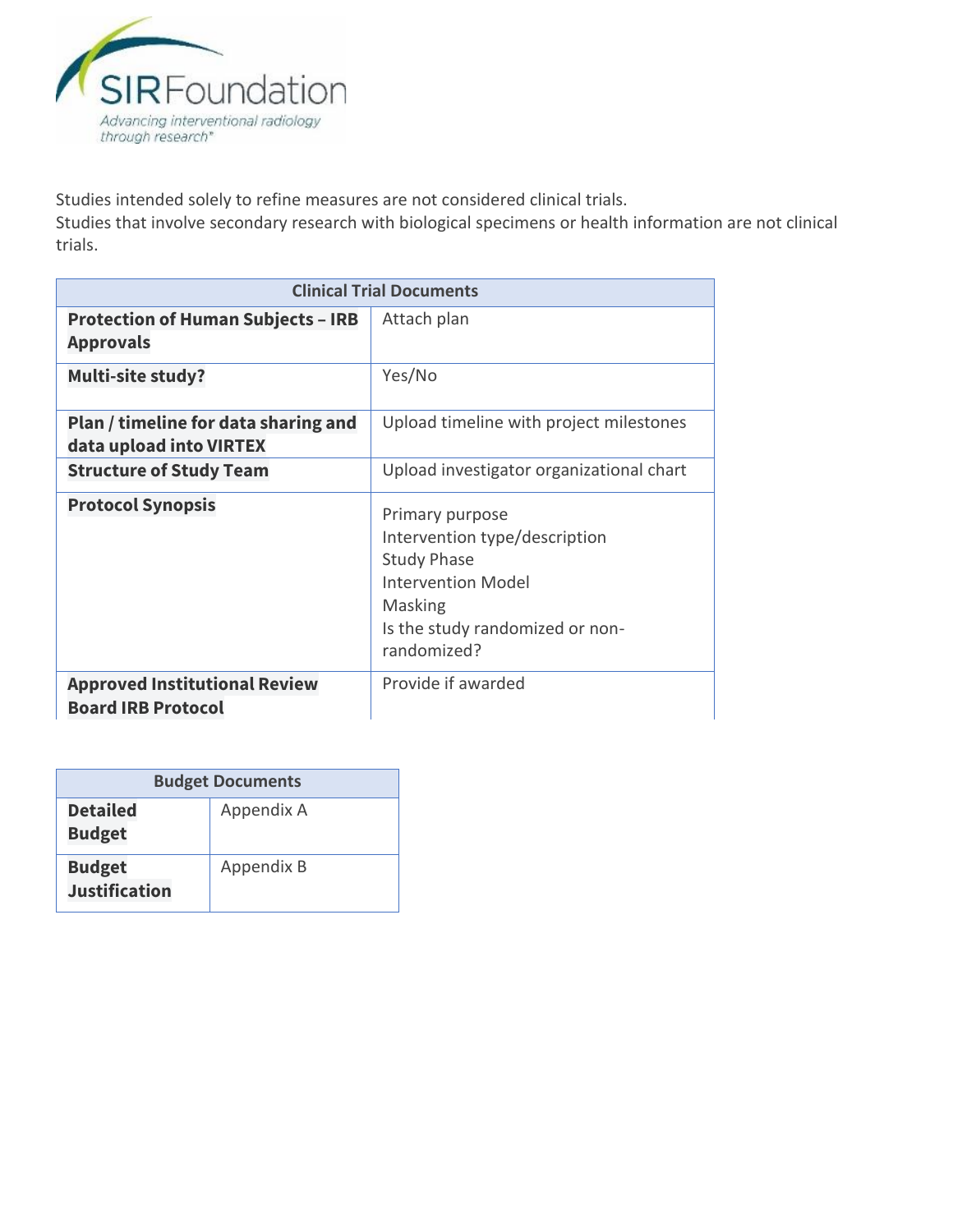

#### **Section V. Application Review Information**

#### **Evaluation Criteria and Scoring**

Priority scores will range from 1.0 (highest priority) to 9.0 (lowest priority) amongst the following categories:

- **Significance:** Does this study address an important problem? If the aims of the application are achieved, how will scientific knowledge or clinical practice be advanced? What will be the effect of these studies on the concepts, methods, technologies, treatments, services, or preventative interventions that drive this field?
- **Approach:** Are the conceptual or clinical framework, design, methods, and analyses adequately developed, well integrated, well-reasoned, and appropriate to data submission plans and/or multiple site data integration plans?
- **Innovation:** Is the project original and innovative? For example: the exposition of the metrics being employed, such as which performance measure or patient reported outcomes, or the innovation regarding use of either.
- **Investigators:** Are the investigators appropriately trained and well suited to carry out this work? Is the work proposed appropriate to the experience level of the principal investigator and other researchers? Does the investigative team bring complementary and integrated expertise to the project?
- **Environment:** Does the scientific environment in which the work will be done contribute to the probability of success? Do the proposed studies benefit from unique features of the scientific environment, or subject populations, or employ useful collaborative arrangements? Is there evidence of institutional support?
- **Relevance to IR:** Does the application advance the research and/or clinical interests of Interventional Radiology? Does this application offer a potentially sustainable research program that could potentially lead to future NIH funding?

| Impact                   | <b>Score</b> | <b>Descriptor</b>                         | <b>Additional Guidance on Strengths/Weaknesses</b>  |
|--------------------------|--------------|-------------------------------------------|-----------------------------------------------------|
| High                     |              | Exceptional                               | Exceptionally strong with essentially no weaknesses |
|                          | 2            | Outstanding                               | Extremely strong with negligible weaknesses         |
|                          | 3            | Excellent                                 | Very strong with only some minor weaknesses         |
| Medium<br>Very Good<br>4 |              | Strong but with numerous minor weaknesses |                                                     |
| 5                        |              | Good                                      | Strong but with at least one moderate weakness      |
|                          | 6            | Satisfactory                              | Some strengths but also some moderate weaknesses    |
| Low                      |              | Fair                                      | Some strengths but with at least one major weakness |
|                          | 8            | Marginal                                  | A few strengths and a few major weaknesses          |
|                          | 9            | Poor                                      | Very few strengths and numerous major weaknesses    |